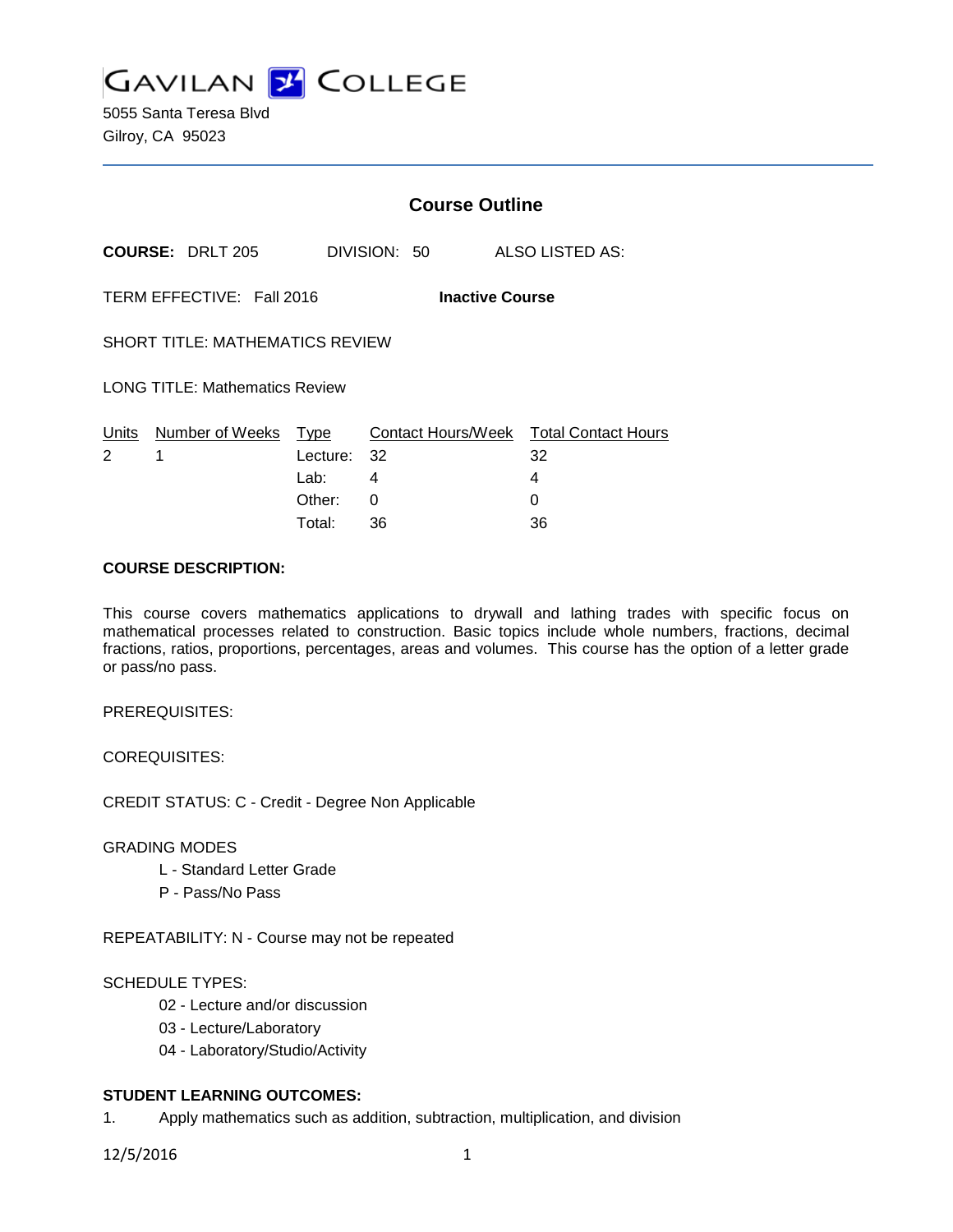with whole numbers, decimals, and fractions used on construction projects.

Measure: Quizzes, exams, performance testing PLO: 1 ILO: 7, 1, 2, 3, 6 GE-LO: Year assessed or anticipated year of assessment: 2014

2. calculate perimeter measurements, arc measurements, volume measurements, and weights.

Measure: research paper, exams and performance testing PLO: 1 ILO: 7, 2, 3, 6 GE-LO:

Year assessed or anticipated year of assessment: 2014

PROGRAM LEARNING OUTCOMES:

1. Attain journey level skills needed to be successful in residential and commercial construction.

CONTENT, STUDENT PERFORMANCE OBJECTIVES, OUT-OF-CLASS ASSIGNMENTS

Inactive Course: 11/28/2016

Out-of-class assignments: For each topic, the student will read chapters and do the homework assignments at the end of the those chapters. 4 Hours

The value of whole numbers

Adding and subtracting whole numbers

Multiplying and dividing whole numbers

SLO: The student will mathematically construct, calculate and use whole numbers taken from blueprints and building.

Assignments: Read the chapters covered in the lecture and answer the study guide question on the assigned subject. Locate and read in the text or online regarding using whole numbers.

6 Hours

The value of fractions

Multiplying and dividing fractions

SLO: The student will mathematically construct, calculate and use fractions taken from blueprints and building.

Assignments: Read the chapters covered in the lecture and answer the study guide question on the assigned subject. Locate and read in the text or online regarding applications of fractions for Drywall/Lathers installment.

6 Hours

The value, adding and subtracting decimal fractions

Multiplying and dividing decimal fractions

SLO: The student will mathematically construct, calculate and use decimal fractions taken from blueprints and building.

Assignments: Read the chapters covered in the lecture and answer the study guide question on the assigned subject. Locate and read in the text or online regarding applications of decimal fractions for Drywall/Lathers installment.

9 Hours

Equations, ratios and proportions

The value of percentages

12/5/2016 2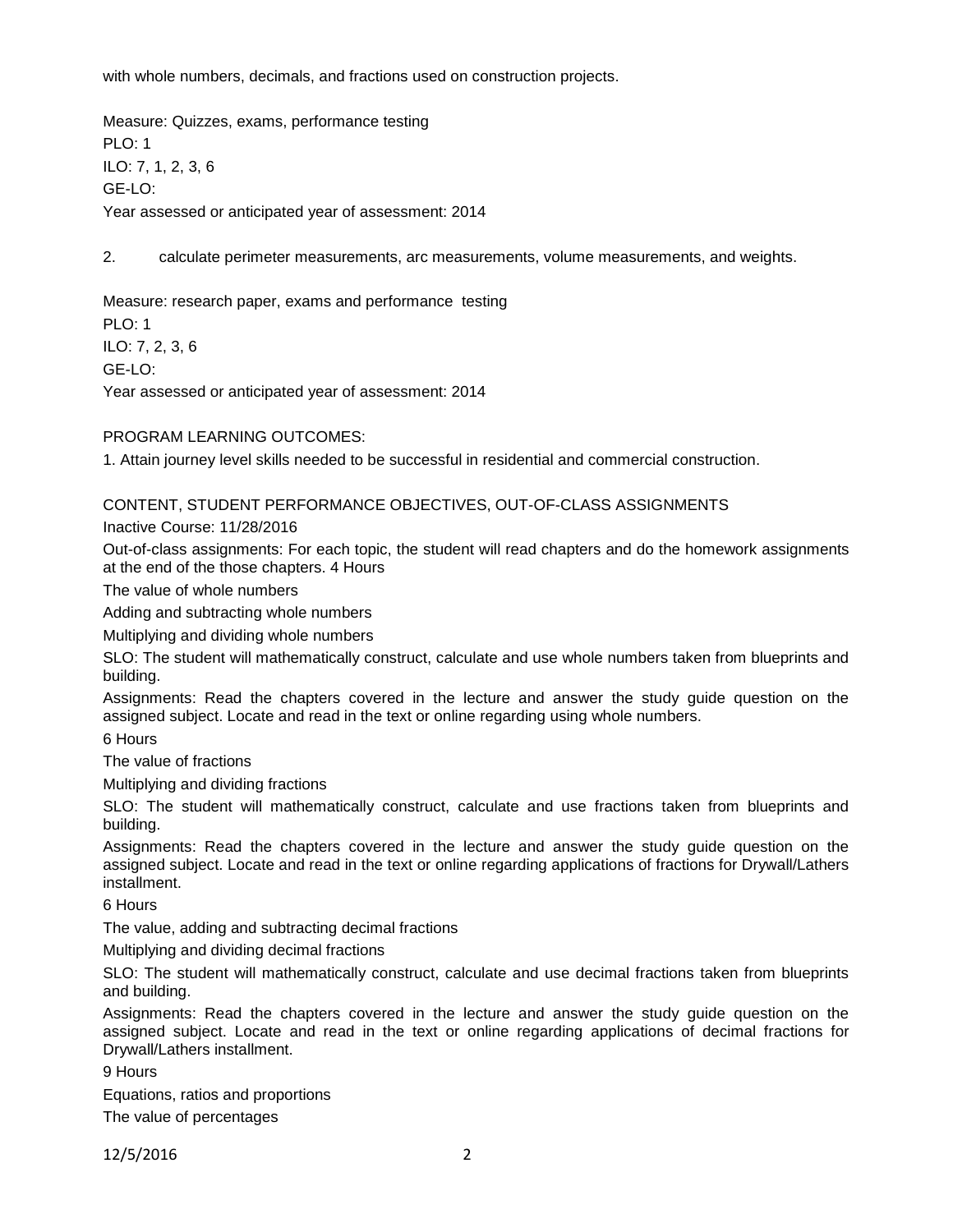SLO: The student will mathematically construct, calculate and use equations, ratios, proportions and percentages taken from blueprints and building.

Assignments: Read the chapters covered in the lecture and answer the study guide question on the assigned subject. Locate and read in the text or online regarding applications of equations, ratios, proportions and percentages for Drywall/Lathers installment.

9 Hours

Perimeters and areas of plane figures

Surface area and volume of solids

SLO: The student will mathematically construct, calculate and use perimeters and areas of plane figures taken from blueprints and building. The student will mathematically construct, calculate and use surface area and volume of solids taken from blueprints and building.

Assignments: Read the chapters covered in the lecture and answer the study guide question on the assigned subject. Locate and read in the text or online regarding applications of perimeters and areas of plane figures, and surface area and volume of solids for Drywall/Lathers installment.

2 Hours

Final examination and term projects

#### **METHODS OF INSTRUCTION:**

- A. Lecture and discussion
- B. Visual aids
- C. Demonstrations
- D. Group hands-on exercise
- E. Individual hands-on exercise
- F. One-on-one hands-on instruction

#### **METHODS OF EVALUATION:**

CATEGORY 1 - The types of writing assignments required: Percent range of total grade: 10 % to 30 %

Written Homework Reading Reports Lab Reports Essay Exams Term or Other Papers

If this is a degree applicable course, but substantial writing assignments are NOT appropriate, indicate reason:

Course primarily involves skill demonstration or problem solving CATEGORY 2 - The problem-solving assignments required: Percent range of total grade: 10 % to 40 %

Homework Problems Field Work Lab Reports **Quizzes** Exams CATEGORY 3 - The types of skill demonstrations required: Percent range of total grade: 20 % to 70 %

12/5/2016 3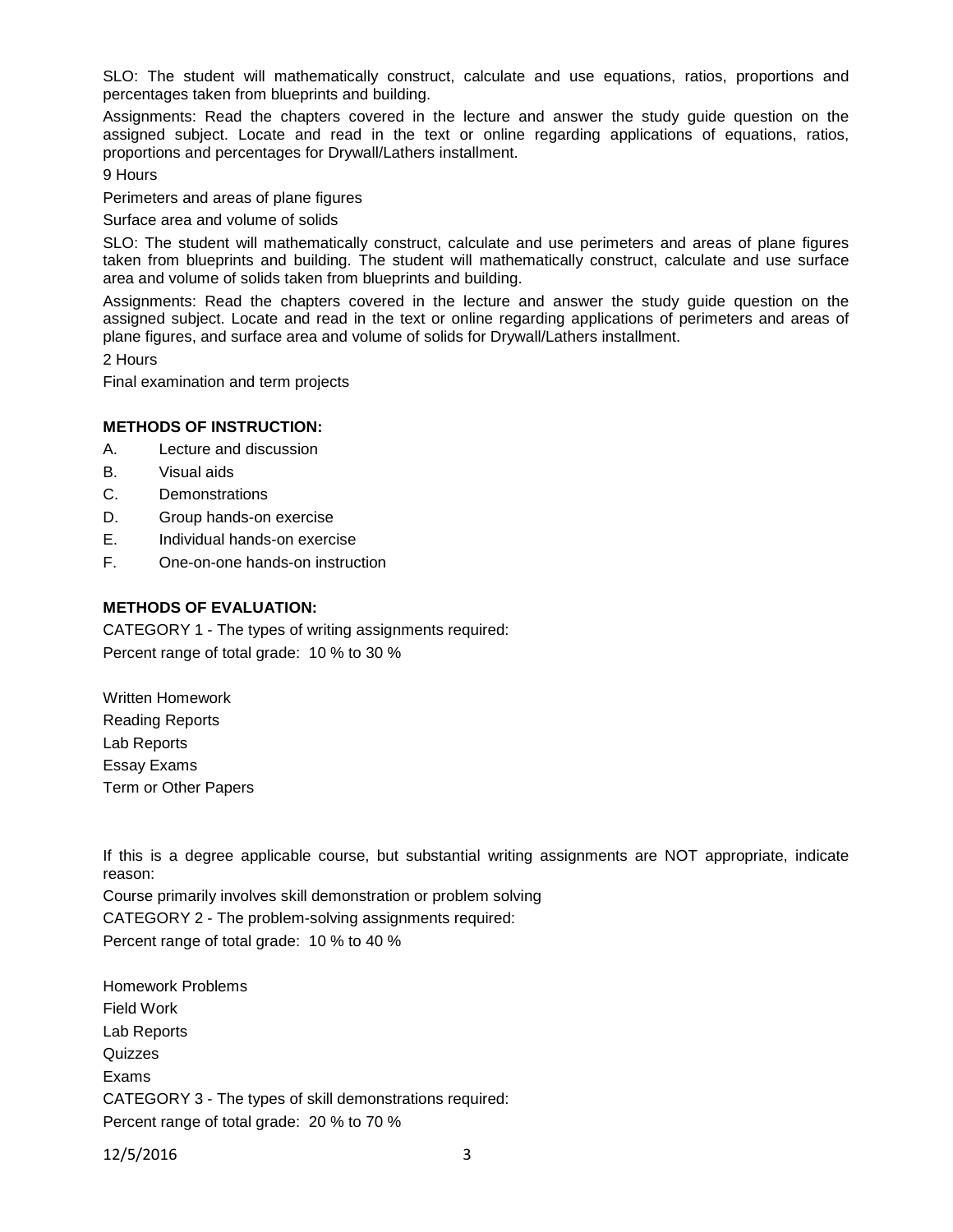Class Performance/s

Field Work Performance Exams CATEGORY 4 - The types of objective examinations used in the course: Percent range of total grade: 10 % to 30 %

Multiple Choice True/False Matching Items Completion

## **REPRESENTATIVE TEXTBOOKS:**

Required:

CTCNC. Construction Math, Discrimination in the Workplace. U.S.A.: CTCNC, Textbooks are used in the classroom only. This is a standard textbook used in the Industry. Or other appropriate college level text. Reading level of text, Grade: 10Verified by: dvt

## **ARTICULATION and CERTIFICATE INFORMATION**

Associate Degree: CSU GE: IGETC: CSU TRANSFER: Not Transferable UC TRANSFER: Not Transferable

#### **SUPPLEMENTAL DATA:**

Basic Skills: N Classification: Y Noncredit Category: Y Cooperative Education: Program Status: 1 Program Applicable Special Class Status: N CAN: CAN Sequence: CSU Crosswalk Course Department: CSU Crosswalk Course Number: Prior to College Level: Y Non Credit Enhanced Funding: N Funding Agency Code: Y In-Service: N Occupational Course: A Maximum Hours: Minimum Hours: Course Control Number: CCC000507779 12/5/2016 4